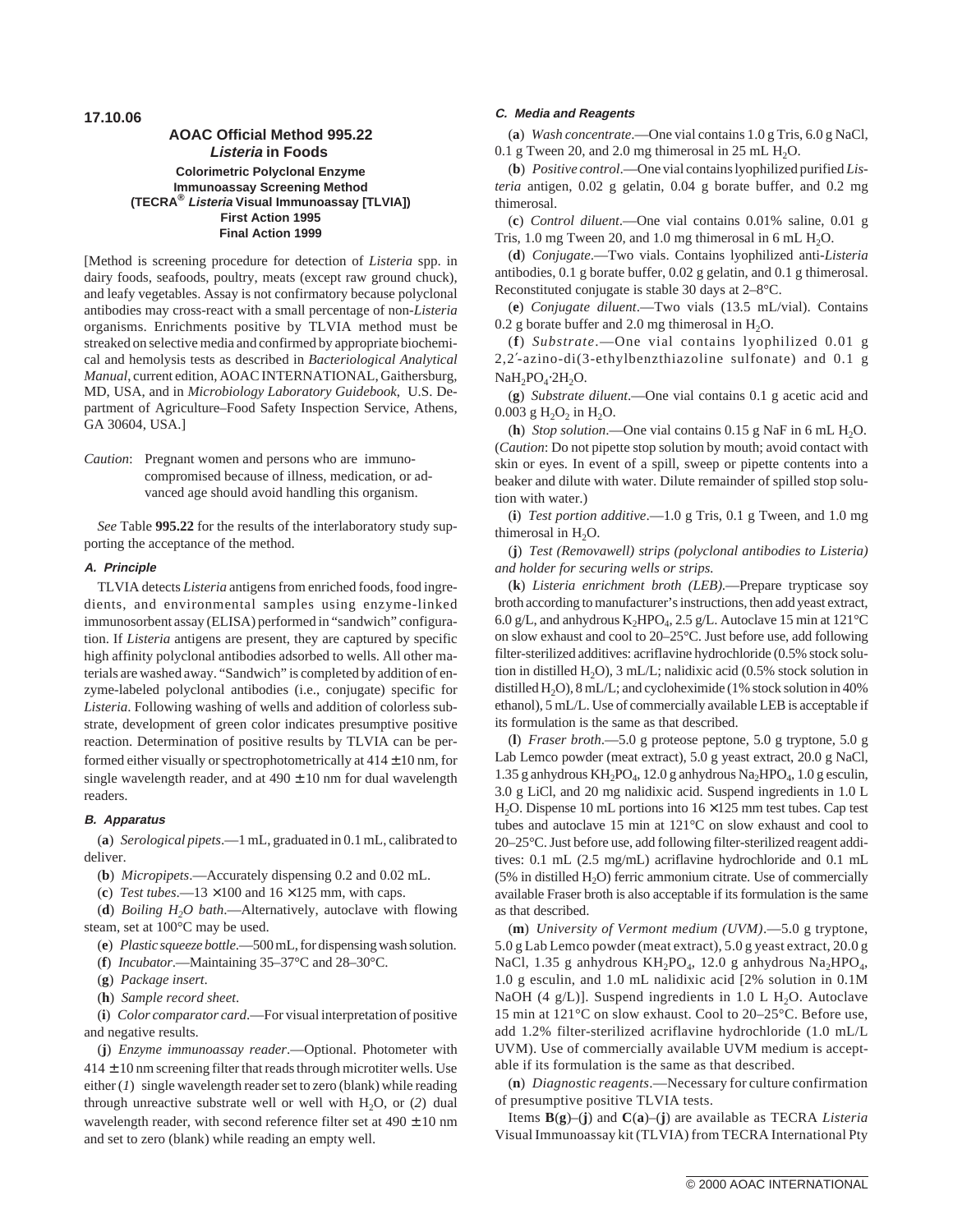|                               | Level   | MPN/g       | Methods |                                 |                                 |                     |                                 |             |                     |                                 |                                 |                                         |                     |
|-------------------------------|---------|-------------|---------|---------------------------------|---------------------------------|---------------------|---------------------------------|-------------|---------------------|---------------------------------|---------------------------------|-----------------------------------------|---------------------|
|                               |         |             | Culture |                                 |                                 | <b>TLVIA</b> visual |                                 |             | <b>TLVIA</b> reader |                                 |                                 | Agreement <sup><math>d</math></sup> , % |                     |
| Food                          |         |             | $N^a$   | Sensitiv-<br>$ity^b$            | Specific-<br>$ity^c$            | N                   | Sensitivity                     | Specificity | $\boldsymbol{N}$    | Sensitivity                     | Specificity                     | <b>TLVIA</b><br>visual                  | <b>TLVIA</b> reader |
| Fish<br>fillets <sup>e</sup>  | Low     | 0.6         | 50      | 0.74                            | $\qquad \qquad \longleftarrow$  | 50                  | 0.78                            |             | 50                  | 0.72                            | --                              | 84                                      | 78                  |
|                               | High    | 0.39        | 50      | 0.80                            | $\hspace{0.1mm}-\hspace{0.1mm}$ | 50                  | 0.74                            |             | 50                  | 0.72                            | $\overline{\phantom{0}}$        | 82                                      | 76                  |
|                               | Uninoc. | $\mathbf 0$ | 50      | $\hspace{0.1mm}-\hspace{0.1mm}$ | 1.00                            | 50                  | $\hspace{0.05cm}$               | 1.00        | 50                  | $\hspace{0.1mm}-\hspace{0.1mm}$ | 1.00                            | 100                                     | 100                 |
| Ice<br>cream'                 | Low     | 0.03        | 55      | 0.96                            | $\hspace{0.1mm}-\hspace{0.1mm}$ | 55                  | 0.96                            |             | 55                  | 0.96                            |                                 | 100                                     | 100                 |
|                               | High    | 0.21        | 55      | 0.96                            | $\hspace{0.1mm}-\hspace{0.1mm}$ | 55                  | 0.98                            |             | 55                  | 0.98                            | $\hspace{0.1mm}-\hspace{0.1mm}$ | 98                                      | 98                  |
|                               | Uninoc. | $\mathbf 0$ | 55      | $\hspace{0.1mm}-\hspace{0.1mm}$ | 1.00                            | 55                  | $\hspace{0.1mm}-\hspace{0.1mm}$ | 1.00        | 55                  | $\hspace{0.1mm}-\hspace{0.1mm}$ | 1.00                            | 100                                     | 100                 |
| Lettuce $r$                   | Low     | 0.15        | 55      | 0.89                            | $\hspace{0.1mm}-\hspace{0.1mm}$ | 55                  | 0.84                            |             | 55                  | 0.84                            | —                               | 94                                      | 94                  |
|                               | High    | 0.93        | 55      | 0.95                            | $\hspace{0.1mm}-\hspace{0.1mm}$ | 55                  | 0.93                            |             | 55                  | 0.93                            | —                               | 96                                      | 96                  |
|                               | Uninoc. | $\mathbf 0$ | 55      | $\hspace{0.1mm}-\hspace{0.1mm}$ | 1.00                            | 55                  | $\overline{\phantom{m}}$        | 1.00        | 55                  | $\hspace{0.1mm}-\hspace{0.1mm}$ | 1.00                            | 100                                     | 100                 |
| Chicken <sup>e</sup>          | Low     | 0.09        | 50      | 0.82                            | $\hspace{0.1mm}-\hspace{0.1mm}$ | 50                  | 0.80                            |             | 50                  | 0.80                            | —                               | 98                                      | 98                  |
|                               | High    | 0.02        | 50      | 0.98                            | $\hspace{0.1mm}-\hspace{0.1mm}$ | 50                  | 1.00                            |             | 50                  | 1.00                            | —                               | 98                                      | 98                  |
|                               | Uninoc. | $\mathbf 0$ | 50      |                                 | 1.00                            | 50                  | $\hspace{0.1mm}-\hspace{0.1mm}$ | 1.00        | 50                  | $\hspace{0.1mm}-\hspace{0.1mm}$ | 1.00                            | 100                                     | 100                 |
| Ground<br>turkey <sup>'</sup> | Low     | 0.04        | 55      | 0.98                            | $\qquad \qquad \longleftarrow$  | 55                  | 0.96                            | —           | 55                  | 0.96                            | —                               | 98                                      | 98                  |
|                               | High    | 0.23        | 55      | 0.96                            |                                 | 55                  | 1.00                            |             | 55                  | 1.00                            |                                 | 96                                      | 96                  |
|                               | Uninoc. | $\mathbf 0$ | 55      |                                 | 0.96                            | 55                  | $\overline{\phantom{m}}$        | 0.96        | 55                  | $\overbrace{\phantom{12333}}$   | 0.96                            | 100                                     | 100                 |

Table 995.22 Interlaboratory study results for detection of Listeria in foods using TECRA Listeria Visual Immunoassay (TLVIA) and culture methods

a $N =$  Number of test portions included in statistical analysis.

 $b$  Sensitivity is ratio of correctly classified positives to known positives.

 $\degree$  Specificity is ratio of correctly classified negatives to known negatives.

 $d$  Proportion of test samples that agree between culture methods and TLVIA.

 $e<sup>e</sup>$  Data from 3 laboratories excluded as technical outliers.

 $<sup>f</sup>$  Data from 2 laboratories excluded as technical outliers.</sup>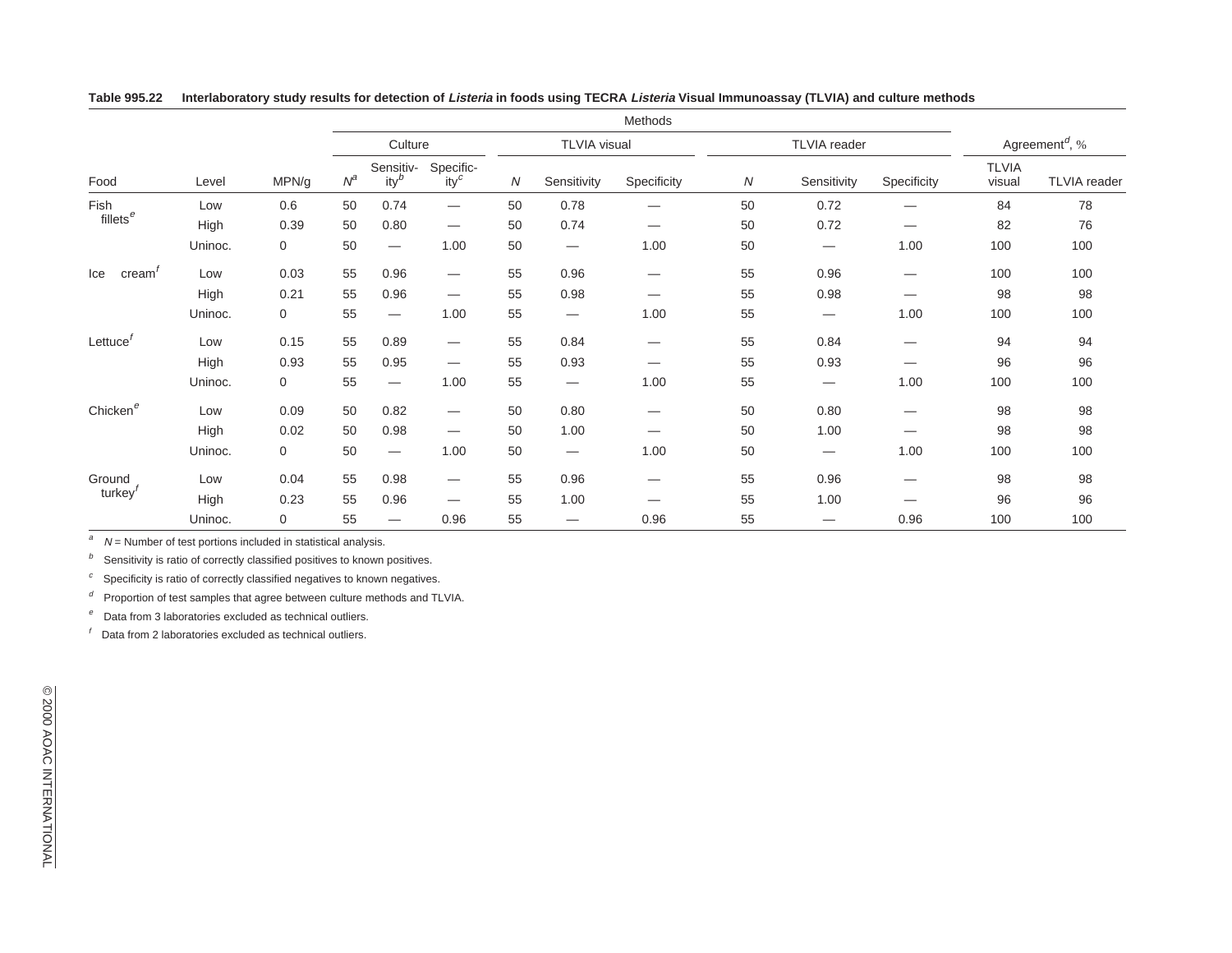Ltd., PO Box 788, Willoughby, NSW, Australia. Shelf life of test kit is 12 months from date of manufacture when held at 2–8°C.

#### **D. General Instructions**

All components in TLVIA kit should be refrigerated at 2–8°C when not in use. Bring components to room temperature before use. Kit components are intended for use as integral unit. Conjugate, positive control, and antibody-coated strips are of specific matched batch and should not be interchanged with components from other kits. All unused materials must be discarded when new kit is opened. Do not use kit after expiration date.

Reconstituted reagents have 2 month shelf life, except for conjugate that has 1 month shelf life after reconstitution.

Positive and negative controls provided with kit must be run with each set of samples. If results from controls are not within acceptable range, test is invalid.

Do not reuse antibody-coated wells. It is not necessary to perform TLVIA under sterile conditions. Separate pipet tips must be used for each test portion and kit reagent to avoid cross contamination.

#### **E. Preparation of Test Sample**

(**a**) *Dairy foods*.—Aseptically add 25 mL liquid or 25 g solids to 225 mL LEB and blend 2 min at high speed or stomach 2 min. Incubate 24 h at 28–30°C. Transfer 10 mL LEB culture to 9.0 mL Fraser broth and incubate 22–24 h at 28–30°C. Transfer 1.0 mL Fraser broth culture into  $13 \times 100$  mm clean test tube and perform enzyme immunoassay, **F**.

(**b**) *Meat products*.—Aseptically add 25 mL liquid or 25 g solids to 225 mL UVM and blend 2 min at high speed or stomach 2 min. Incubate 24 h at 28–30°C. Transfer 0.1 mL UVM culture to 9.9 mL Fraser broth and incubate 22–24 h at 28–30°C. Transfer 1 mL Fraser broth culture into  $13 \times 100$  mm clean test tube and perform enzyme immunoassay, **F**.

(**c**) *Other foods*.—Aseptically add 25 mL liquid or 25 g solids to 225 mL LEB and blend 2 min at high speed or stomach 2 min. Incubate 24 h at 28–30°C. Transfer 0.1 mL LEB culture to 9.9 mL Fraser broth and incubate 22–24 h at 28–30°C. Transfer 1 mL Fraser broth culture into  $13 \times 100$  mm clean test tube and perform enzyme immunoassay, **F**.

#### **F. Enzyme Immunoassay**

(*1*) Prepare following reagents before beginning assay:

Prepare wash solution by diluting wash concentrate, **C**(**a**), to 2 L with H<sub>2</sub>O in plastic or glass reagent bottle. Plastic squeeze bottle can be used for washing trays manually.

Reconstitute positive control by transferring 3 mL control diluent, **C**(**c**), to lyophilized positive control, **C**(**b**). Mix thoroughly. Replace stopper and screw cap firmly for storage.

As negative control, use control diluent, **C**(**c**).

Reconstitute one set of conjugate by adding conjugate diluent, **C**(**e**), to lyophilized conjugate, **C**(**d**). Reconstitute another set as needed. Let dissolve completely at room temperature prior to use. Replace red stopper and screw cap for storage. Write date of reconstitution on bottle label. Discard reconstituted conjugate after 1 month.

Reconstitute substrate by adding substrate diluent, **C**(**g**), to lyophilized substrate, **C**(**f**). Ensure that contents are dissolved completely. Let substrate equilibrate to room temperature before use. Reconstituted substrate is colorless to pale green.

Use test portion additive,**C**(**i**), and stop solution,**C**(**h**), as supplied.

(*2*) To Fraser broth culture from **E**, add 50 µL test portion additive,  $C(i)$ , and mix. Heat 10–15 min in boiling  $H_2O$  bath or in autoclave with flowing steam set at 100°C. Do not autoclave. Cool broth to 25–37°C.

(*3*) Open pouch, break off required number of wells from test (Removawell) strip, using one well/test, one well for positive control, and one well for negative control. Place unused wells back into pouch and reseal with resealing strip.

(*4*) Secure desired number of antibody-coated test strips in holder. Press firmly into place.

(*5*) Using new pipet tip for each test, pipet 0.2 mL each heated broth from (*2*) into individual well. Transfer 0.2 mL negative control and 0.2 mL reconstituted positive control to individual wells. Record test positions on record sheet. Cover tray with plastic film wrap to prevent evaporation and incubate 30 min at 35–37°C.

(*6*) Wash plate as follows: Ensure that test strips are pressed firmly into holder. Quickly invert tray emptying its contents into waste container. Remove residual liquid by striking holder firmly several times face down on thick pile of absorbent paper towels. Hold bottle above plate and using wide nozzle, squeeze and completely fill each well. Do not trap air bubbles in bottom of wells. Wash and completely empty wells  $3\times$  Make sure that plate is empty before proceeding to next step.

(*7*) Add 0.2 mL reconstituted conjugate to each well. Cover tray with plastic film wrap and incubate 30 min at 35–37°C.

(*8*) Empty tray and wash it thoroughly 4×as in step (*6*).

(*9*) Add 0.2 mL reconstituted substrate to each well. Incubate 15–20 min at room temperature (20–25°C) or until positive control has reached an absorbance >1.0 or color darker than panel number 4 on color comparator. Color development tends to concentrate around edge of wells. Therefore, tap sides of plate gently to mix contents before reading result to obtain accurate readings. (*Note:* If absorbance of 1.0 is not attained within 30 min, test is invalid. Refer to "Troubleshooting Guide" in package insert.)

(*10*) Add 20 µL stop solution to each well. Tap sides of plate gently to mix contents.

## **G. Reading**

Results of test can be determined either visually or spectrophotometrically.

(**a**) *Visual determination*.—Place holder on white background and compare individual test wells with color card. Test is valid if positive control gives green color at least as dark as panel 4 on color card and negative control is within negative range on color card.

Test is considered positive when controls are valid and test has color greater than or equal to the color in panel 3 on color card. Test is considered negative when controls are valid and test has color within negative range on color card.

If negative control has color darker than panel 2 or positive control has color lighter than panel 4 on color card, test is invalid.

(**b**) *Spectrophotometric determination*.—Read test absorbance, *A*, at  $414 \pm 10$  nm using plate reader. Single wavelength instrument should be blanked on well containing 200  $\mu$ L substrate or H<sub>2</sub>O. When using dual wavelength readers, set second "reference" wavelength at  $490 \pm 10$ nm and blank instrument on air.

Test is valid if *A* of positive control is >1.0 and *A* of negative control is <0.2. Test is considered positive if*A* is ≥0.2. Test is considered negative if *A* is <0.2.

If *A* of negative control is  $\geq 0.2$  or if *A* of positive control is <1.0, test is invalid.